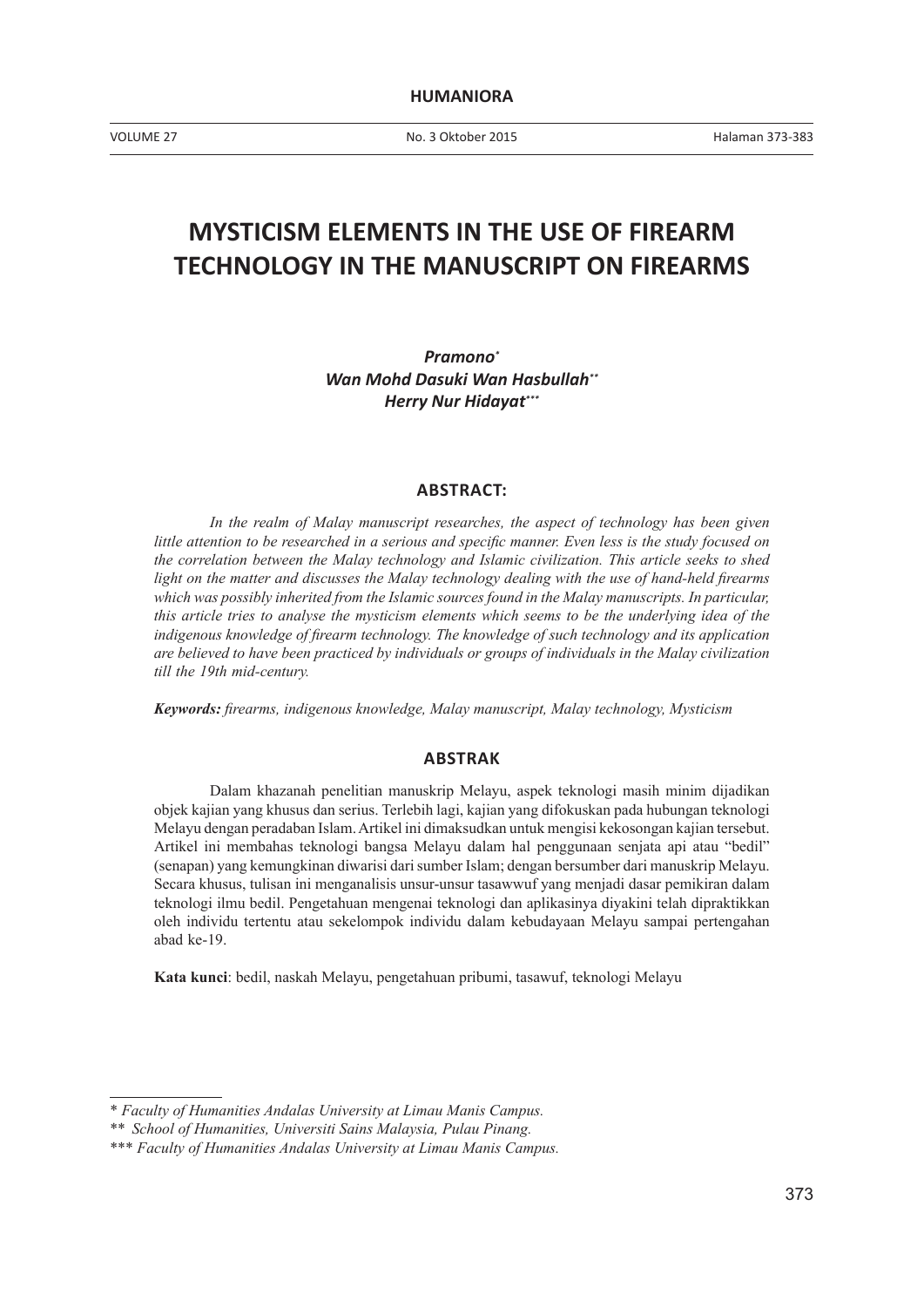### **INTRODUCTION**

Islamic civilization significantly contributed to the development of the Malay world in the field of science and technology. Islam brought enlightenment to the Malay people by stressing the science, that is, "by way of manner and style of seeing something in a scientific way" (al-Attas, 1992: 20-21, 31). The Islamic civilization, which had then been based on science, became the prominent factor in developing the Malay culture and thoughts.

In this context, the Malay scholars succeeded in adjusting the Arabic scripts used to write Malay/ Indonesian texts using Jawi alphabets, which later played an important role as the language for science and *lingua franca* in the region. Cultural records written in Jawi were socially responsible for the socialization and spread of Islamic teachings in the Southeast Asia (Purwana, 2001: 83). Even more so, Jawi script brought a positive impact to the Malay language and became a language for communication, science, and written literary works. Jawi undoubtedly played an important role in stimulating the Malay scientific development and creativity as seen through the writing of manuscripts containing various types of texts such as literary works, history, religion, and indigenous knowledge.

Discussion about science with Islamic components which are enclosed in the Malay manuscripts cannot be confined to works merely specializing in religious affairs. Instead, the religious aspects heavily influenced the structure of the Malay thoughts, as clearly depicted in the works related to the aspects of science and technology of the traditional Malay society. These can be observed in the fields of navigation, astronomy, medication, house construction, and so forth. Such nature of works, according to Piah, et al. (2006), are called "the scientific literature of traditional Malay". It is a particular genre of traditional Malay literary work, which is not only scientific, but also includes both lessons and beliefs in relation to their daily lives. It is taken as a corpus of knowledge of the Malay civilization written in particular style and idioms in accordance to its contents, which includes numerous belief features, particularly dealing with mysticism. In other words, most works in this genre prioritize 'mystical

elements' as a major element of belief which was revered as gospel which was painstakingly adhered to when certain indigenous knowledge was being practiced; the knowledge of firearm technology as a case in point*.* 

However, the discussion here is not aimed at elaborating the position of mysticism in the framework of religious thoughts of the traditional Malay society. Instead, it highlights the influence of the element of mysticism with regards to the knowledge and Malay tradition in the context of its application to firearm technology. Simultaneously, the discussion will also highlight some examples in the case of the domestication of alien technology – based on firearm – into their tradition and culture. In other words, the objectives of this writing are to discuss the relation of mysticism with the technological aspects in order to evaluate their roles and functions and to investigate the interpretation of the alien technology as far as the content of the manuscripts can tell, through textual analysis. Consequently, this article is expected to shed some light to the exploration with regards to the literary works using the corpus of traditional knowledge. Particular emphasis is aimed at strengthening the framework of analysis and elaboration of the Malay traditional texts, in relation to the technology, science and belief in the Malay culture.

The manuscripts to be referred to and discussed in this article are the *Koleksi Naskah Ilmu Bedil* (Collection of the Manuscripts on Firearm), henceforth called KNIB.

# **THE ACQUISITION OF MALAY'S FIREARMS TECHNOLOGY**

Islam played an important role in introducing Malays to the firearms technology. Many scholars have no objection to the statement; among them are Crawfurd (1974), Woolley (1998); Gibson-Hill (1953), Harisson (1969), Andaya (1999), Ali (1995), Khan (1996) and Al-Hassan (1986). From the historical point of view, it is interesting to observe that there was a relation between Aceh and the Ottoman empire during the 16th century A.D; the manuscripts showed how both sides seriously formed an alliance in the field of weaponry (chiefly in artillery) to fight the Christians. The Turks-Aceh relation was principally a sort of religious bond.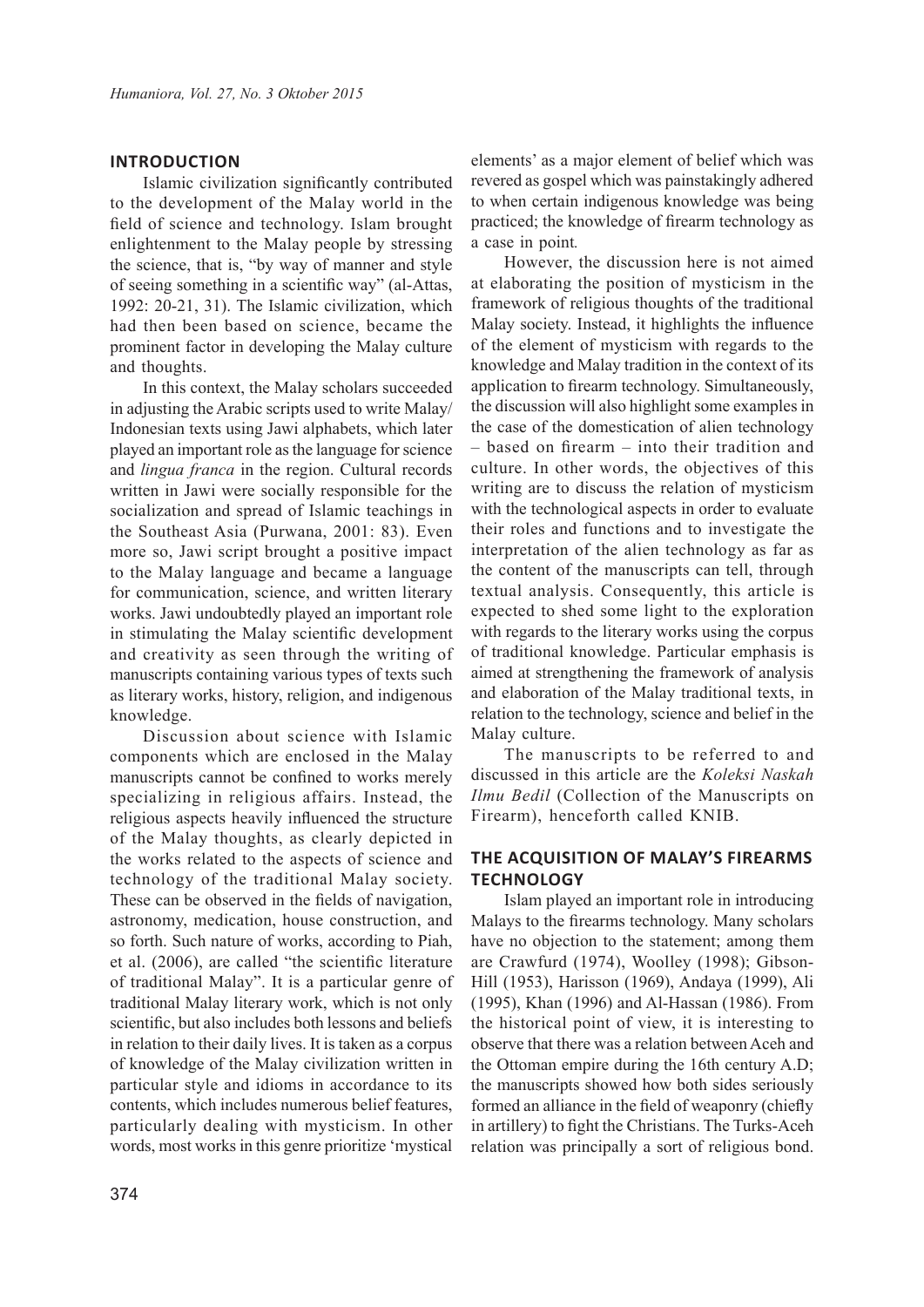This situation made it easier for firearm technology t be accepted by the Malay world, although the power of the Ottoman empire was starting to decline during that period. In relation to this, Reid (1969: 395-414) writes that the early contact of Aceh-Turks was initiated since 1537 A.D. It is written in one of the documents that belongs to the Ottoman informing the appeal on the part of Aceh to be supplied with rifles and artillery experts to fight against the Portuguese-Malacca from 1567 to 1568 A.D.

Malay people traditionally used the term 'bedil' (rifle) to refer to any kinds of firearms. If traced through the historical texts and Malay annals, various names for rifle were given, such as *lela, lela rentaka, ekor lotong, jinjal, tahan turut, meriam, jala rembang, istinggar, pemburas, senapang terkul, senapang kopak*, and so on. The various names given in one way or another indicated the extensive knowledge of the Malays in distinguishing one kind of rifle from another which they had possibly made and used.

It can be concluded the relation between the Malay region and the Middle East as the sources of civilization and science had been established early, even before the arrival of the Europeans. Moreover, it is estimated the Malays already knew how to make ammunition of the rifles and how to produce *saltpetre* and sulphur abundantly found in the Malay archipelago. *Saltpetre*, in Malay terminology, is called "mesiyu" or "sendawa" (gunpowder). *Saltpetre* was combined with sulphur and carbon in an exact measurement before it was blended and filled into the bamboo shuttle to make it easier to be loaded into the rifle (Soegondo, 1954: 115 & McNair, 1972: 255).

In line with this opinion, Crawfurd (1974: 22-23) also referred to the Arabs/Islams when he was explaining the origins of where the Malays acquired their firearms technology. Crawfurd believed that it was the Arabs who brought the term "meriam" to the Malay community. Likewise, it is reported that other kinds of matchlock rifles made by Persians and Moghul-Indians were spread over East or the land of Malay (Ali, 1995: 117-119). At the end of 16th century A.D, the western firearms technology also began to spread as a result of their exploration. As a consequence, the Malay began to make adaptation to the use of firearms, particularly

the rifle family, like the *matchlock arquebus* or *espingarda,* despite of facing some difficulties. Subsequently, the use of western firearms became popular among the Malay and continued to do so as western civilization develop their science and technology including advancements in the field of weaponry and war tactics.

# **COLLECTION OF MANUSCRIPTS ON FIREARMS**

There are six manuscripts discussing Malay firearm technology of the (all of them are mentioned in the KNIB) and each of them is documented at:

- a. Pusat Dokumentasi Melayu, Dewan Bahasa & Pustaka Kuala Lumpur (Centre for Malay Documentation, Dewan Bahasa & Pustaka Kuala Lumpur) comprising three texts: MS31 and MS101 (composed of two parts, namely A and B). These texts have been transliterated and published (Ahmad, 1984).
- b. Pusat Manuskrip Melayu, Perpustakaan Negara Malaysia, Kuala Lumpur (Centre for Malay Manuscript, Malaysian National Library, Kuala Lumpur), comprising two texts: MS 1380 and MS 1922 (part B).
- c. Perpustakaan Perbadanan Muzium Negeri Terengganu (Library of State Museum Board of Terengganu), comprising manuscripts no. 85.48.

According to the entry of *Katalog Induk Manuskrip Perpustakaan Negara Malaysia* (Catalogue of manuscript Centre of Malaysian National Library) (1993) and subsequent supporting catalogues, as well as the *Katalog Manuskrip Melayu Koleksi Pusat Dokumentasi Melayu Dewan Bahasa & Pustaka* (Catalogue of Malay Manuscripts, a collection of Centre for Malay Documentation, Board of Language and Library) (2006), all of the above-mentioned manuscripts directly mention the use of firearms. However, it is likely that some manuscripts on firearms have yet to be found. Attempts to acquire those manuscripts turn out to be rather difficult because their existence is included in the title of unknown manuscripts (Zain, 2005: 207-211). In addition, the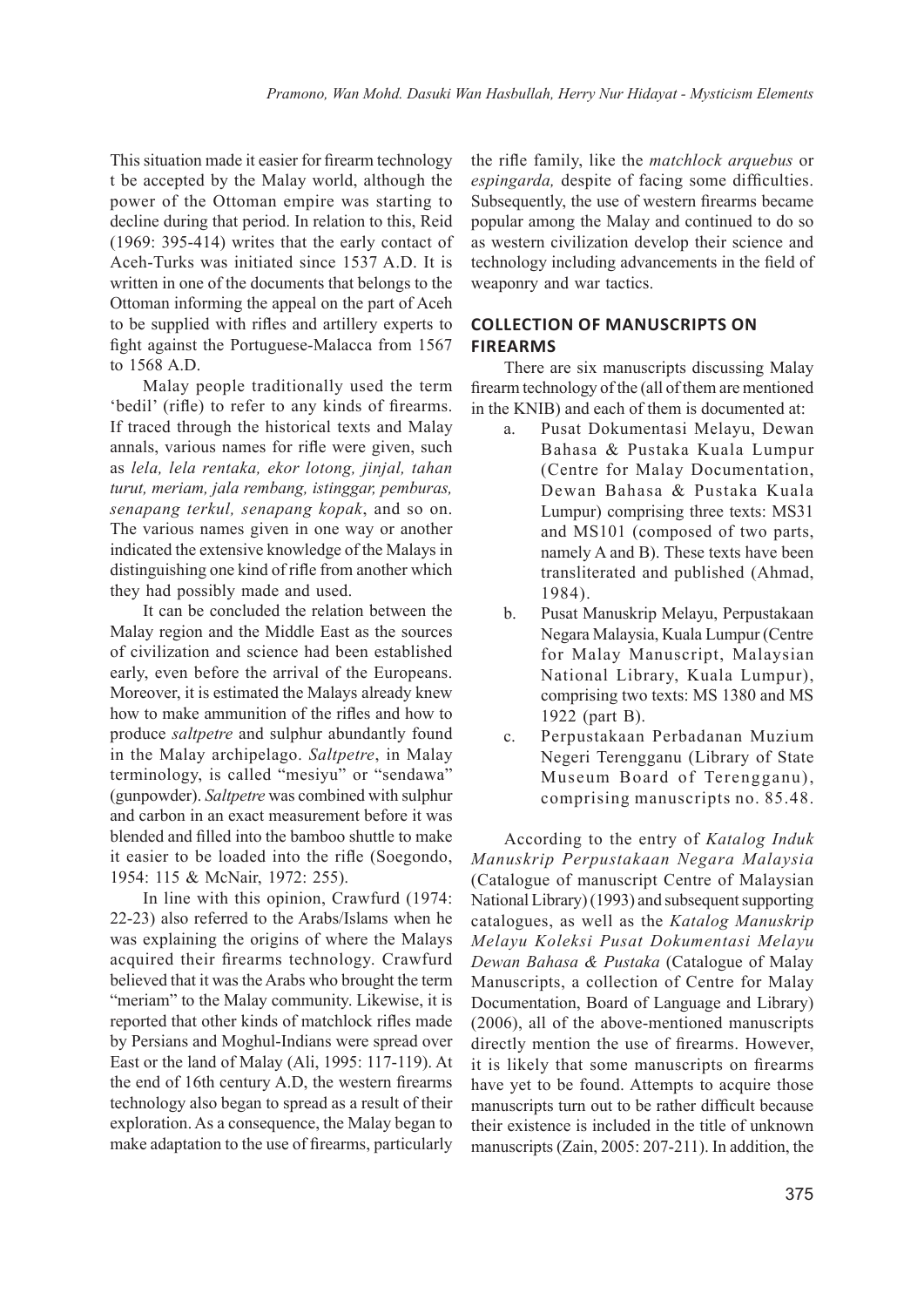entry of manuscript title written in the catalogues does not directly imply its content. For example, MS101 is referred to as "*Kitab Tib*" – Book of Tib – (in Arabic, the word "tib" means "medicine", in which firearms does not play any part of.

In KNIB, the text included in the MS101 needs more elaboration as it belongs to a colophon dated 1280 Hijri (1863 A.D). The manuscript suffers from unclear dating, which was in middle of 19th century A.D. At the same time, it is necessary to underline the possibility of this text as having been studied or practiced before the era. It is due to its technological subject matter which explains the direction of use of *espingarda* (a sort of matchlock firearms claimed to be introduced by the Portuguese during the 16th century A.D). Meanwhile, in 19th century A.D, the Malays had already used rifles (Gullick, 1978:173-175). Besides, based on the construction of the content, text MS31 and 85.48 resembles MS101; which indicates the possibility that both were rewritten from MS101 or simply a copy of the main text MS101.

The content of the KNIB documents the ways Malays used their firearms; particularly the shoulder weapon. Based on initial observation, the contents cover the followings:

- a. direction of pointing and fixing the target of shooting [technical + mysticism element]
- b. ignition of arms [technical]
- c. basics of shooting [technical + mysticism element]
- d. direction of aiming [technical + mysticism element]
- e. ingredients and measurement of ammunition [technical + ethnomathematics]
- f. concept and philosophy of shooting [mysticism element]
- g. use of rituals, a certain spells (mantra before and while shooting [mystic element of older belief + mysticism element]

It is pertinent to note that the structure and content of text MS1380 and MS1922 differ from the other three texts, namely MS31, MS101 and Text 85.48. While the 2 prior texts contained a brief explanation on ritual aspects and spells related to the shooting precision, the three main texts deal with physical aspects, theories, and the philosophy of shooting. However, it can be safely concluded that all of the texts depict mysticism elements and mystics either the theory and practice of shooting or for forms of spell recitation.

#### **MYSTICISM ELEMENTS IN THE KNIB**

Simply put, mysticism is the knowledge of how Muslims align themselves closer to God (Hassan, 1988: 10). Mysticism is a method to train the soul (spirit) so that it becomes pure and clean, particular qualities which are taken as prerequisites of knowing God (*ma'rifat* = gnosis) in the most decent and proper ways for servants of God. Imam Junaid al-Baghdadi once said that mysticism means to clean the soul by restraining one's passions, to eradicate *bashariyyat* characters, to exercise spiritual characters, and to hold fast to *Sharia* (Islamic canon law) (Halim, 1999: 10). Mysticism shows the righteous path to humankind in order to achieve closeness and intimacy with God (Manshur, 1999: 102). It follows from this that the key notion of mysticism is pertinent with soul and good deeds. There are two sects of mysticism: of Sunni (according to the belief of *ahlu'l- sunnat wa' l-jamā'at*) and of philosophy. Unlike the former, the latter explains about truth of divinity, nature, and their relation to humankind through in-depth thinking. Philosophical mysticism is also associated with the sect of *wahdatu'l- wujūd*.

The sect of *waḥdatu'l- wujūd* is a doctrine of sufism well known to the Malay world. Its teachings deal with the unity of God's being and nature and humankind. According to this doctrine, God reveals Himself in a manner of seven dignities which constitute a series of alteration or *tajallī* (manifestation) and of whose formation are in stages in elaborating the process of creation of universe and God's entity as the one and only. Each of the *tajallī* represents one aspect of God. The doctrine introduces the notion of the unity of existence or *wujūdiyyat* of the teachings of mystical philosophy of Muhyiddin ibn Arabi (Adam, 2009a: 87-88).

Hassan (1988: 4-7) says that Malay manuscripts on literary works in the past indeed expose ample of philosophical mysticism elements.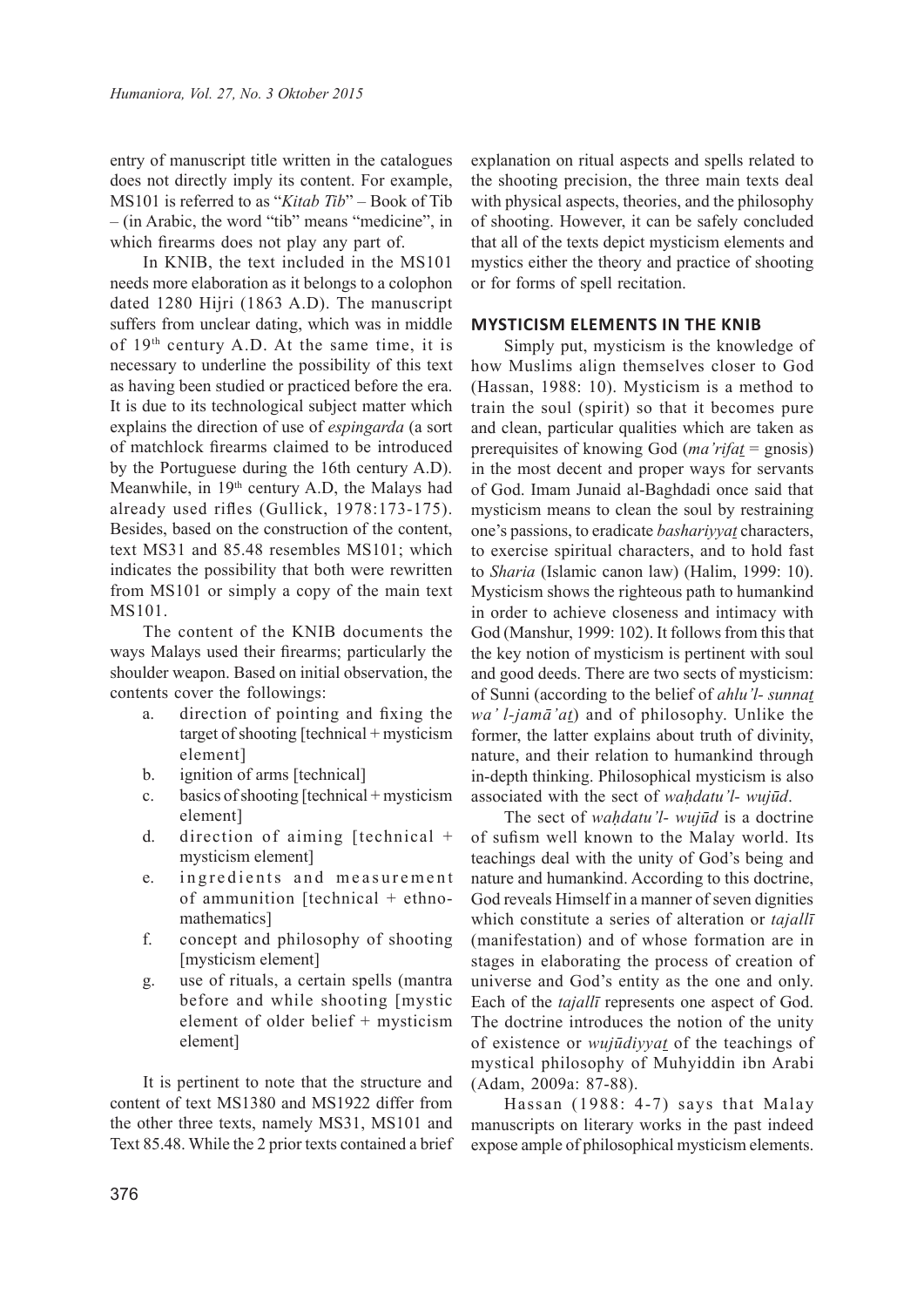Unlike the situation of the literary works before the coming of Islam which was centred on the royal palaces, the literary works under the influence of Islam (a literary book of mysticism) spread over the regions: outside the palace (Istanti, 2001: 23). Moreover, philosophical mysticism became the topic of discussion in spoken as well as in written medium of communication and was included in attempts to produce new literary works either in the form of prose or poetry. The philosophical mysticism was also absorbed in public art and entertainment like puppet show (*wayang kulit*). A comical character named Semar or Dogol was given a mystical role who had vast knowledge about "*sharī'at*" (sharia), "*ṭarīqat*" (mystic path to the truth), "*ḥaqīqat*" (Divine Truth), and "*ma'rifat*" (mystical knowledge of the Godhead).

In addition to its mystical nature and the role of symbolism as the sources of attractiveness, the popularity of the sect was also enhanced by the spread of Islamic teachings performed by the pioneers of this very sect (Johns, 1974: 117; Adam, 2009a: 88). As such, the philosophical mysticism was viewed in a different way due to its mystical and magical or spiritual characteristics. Trimingham (1971: 21) supports this notion by arguing that *ṭarīqat* in mysticism has advantages due to its magical properties as a power of symbolism achieved by reciting certain passages of the Koran. For many researchers, such situations pave the way to show the continuity of the Malays' old school of thought, which relates to the symbolism of objects.

Based on KNIB, the elements of mysticism can be explained by investigating several keywords that refer to the doctrine of the above-mentioned sect. The contents of the manuscripts show many keywords in use. KNIB covers various ways of uses and subject matters either being arranged in the form of scientific description within texts or the incantation of spells. The concepts of mysticism included in the KNIB are provided below. In the explanation, these concepts are not compared to the basic thought of philosophical mysticism. This is to avoid misunderstandings in this article. KNIB is understood according to the attempts to illustrate the application of philosophical mysticism dealing with technological aspects and shooting techniques.

# **a. The Concept of** *Rabīṭat*

According to KNIB the concept of *rabīṭat refers to the* special ways or practices when aiming the rifle and the actual act of shooting. One of the examples is while holding on the rifle, as quoted below:

> "...seperti orang rabitah ralibkan pandangannya itu, kemudian tekan kuatkuat, genggamlah tangan yang sebelah kanan biar kuat-kuat, yang sebelah kiri ampu sahaja janganlah dikuat sekali-kali adanya; dan lagi petiknya itu janganlah dikuatkan." [MS101A, hlm. 2]

> "... like one practicing *rabiṭah,* aim at the target, hold the rifle tight with the right hand and support it with the left hand and pull the trigger just enough."[MS101A, hlm. 2]

Such practice is meant to make his teacher's shadow clearer. The firing pin is only pulled after he sees his teacher's image clearly; indicating the strong bond between pupil and master. This process shows the existence of *tawajjuh* with the master, in which, the master, in turn, will bridge the intention of the pupil to God (the One in power to realize the pupil's desire). This practice shows the way to aim a rifle and, at the same time, to arouse belief in the pupil's knowledge so that he can shoot on target. This is explained in the quoted text below:

> "...jikalau kita hendak menembak terakul itu, niatkan terakul itu seumpama satu sarung dengan alamat. Apabila tiga-tiga itu sudah bersatu baharulah niatkan seperti *tawajjuh* dengan guru. Pandanglah guru itu biar nyata-nyata. Pandanglah dengan mata yang halus. Adalah tuhan itu dihadapan kita, tampaklah pada mata yang batin..." [MS101A, hlm. 4].

> "... if we want to fire the *terakul* (flintlock musket), imagine the rifle and the target as being in a single sheath (so that we won't miss the target). After the three (terakul, sheath, and target) are united, then make a strong wish for *tawajjuh* with your master. Imagine seeing your master in real time and look upon him with a modest look. Wish for the God's presence in front of us as it will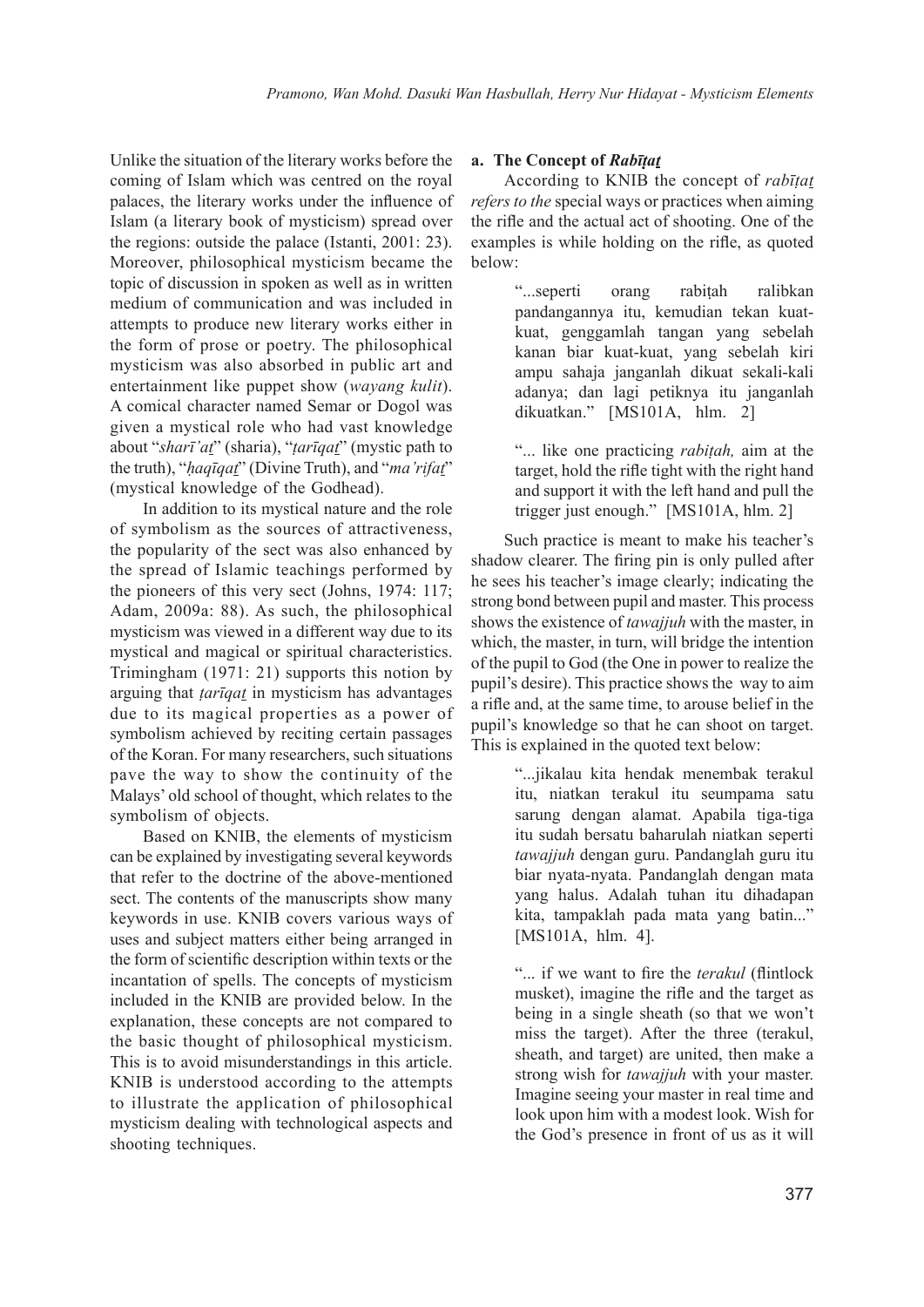open our innermost feelings ..." [MS101A, hlm. 4].

Another example which can be observed through the use of spells is in text MS1380 which explains the ways to do *tawajjuh* with the master so that the master will assist the pupil to shoot on target. The text says ".... It is worth mentioning here that the text is somewhat interesting because the pupil cited the names of his five teachers. The names indicate the influence of Persia or India. The spells are articulated by the pupil moments prior to the actual handling of the rifle.

# **b. The Concept of Seven Dignities**

The use of this concept is obvious when connecting the practices of shooting to the thought of seven dignities through the *tajallī* principle. However, the description of the text does not comprise the seven dignities. In fact, the text only describes the second part of the *tajallī* principle beginning with the phrase "*'ālam arwāḥ"* (spiritual world), "*'ālam mithāl"* (imaginary world), "*'ālam ajsām"* (material world) and "*'ālam insān"* (real world). The example can be observed in text MS101B page 3-4:

> "...yang menghimpunkan segala jalan yang empat jalan itu serta memakai dia itu ke kanan dan ke kiri dan ke atas dan ke bawah itu pertengahan saja diumpamakan ruh dengan alam, dimisalkan bedil itu *'ālam ajsām* dan peluru itu laksyana *'ālam arwāh*, dan ubatnya itu laksyana *'ālam mithāl* |[...]| |[...]| dan yang memegang itu laksyana *'ālam insān*. Maka adalah yang menghimpunkan segala misal itu pendekar orang *ahlu' l-ma'rifat* kerana ia seperti barzakh yakni *'ālam mithāl*. Adapun *'ālam mithāl* itu antara *'ālam arwāḥ* dan *'ālam ajsām* seperti kata *ahlu' l-ma'rifat*, karamlah aku antara *tanzīh* dan *tasybīh*. Adapun kesempurnaan *ma'rifat* itu antara *tanzīh* dan *tasybīh* semperti kata *ahl al-ma'rifat*, syarat tembak yang empat itu kita fikirkan jangan sekali kita melengkan, maka sempurna menembak kita. Inilah syarat yang dipetuakan oleh guru kita yang arif lagi bijaksakna, masuklah *ma'rifat* kita campurkan dengan *ma'rifat* yang diterima daripada guru kita yang *'ārif*

*bi'Llāh* itu kira-kiranya ilmu *ma'rifat* ini menghasilkan ia memberi tembak atawa barang sebagainya."

" … (the things) that combine the four worlds and that move them to the right or to the left, upward and downward; in the center it is associated with spirit and nature. The rifle is associated with *'ālam ajsām*, the bullet is associated with *'ālam arwāḥ*, the gunpowder with the *'ālam mithāl* |[...]| |[...]|, and the shooter with the *'ālam insān*. The one who performs the action is called an advocate of *ahlu' l-ma'rifat* like *barzakh*, namely, *'ālam mithāl*. The *'ālam mithāl* resides between *'ālam arwāḥ* and *'ālam ajsām* as it is depicted in the *ahlu' l-ma'rifat*, and I sink between *tanzīh* and *tasybīh* and it is here where perfection of the *ma'rifat*  rests*.* Never ignore the requirements of the shooting for the sake of perfection of our shot. These are the requirements advised by our wise master. If we follow them, we will find our *ma'rifat* blended with the master's *('ārif bi'Llāh) ma'rifat.* Therefore, this knowledge of *ma'rifat* will produce a competency in shooting and others.*"* 

The above quotation shows two important points. First is the usage of term in the *tajallī*  principle that becomes the symbol of understanding the physical entities, namely, the bullet, rifle, ammunition, and the shooter. The four undoubtedly are the obligatory conditions that have to be met in order that the act of shooting works. Second deals with four dignities related to intention of achieving *ma'rifat.* The process of achieving this *ma'rifat*  is crucial for the sake of shooting precision. This indirectly mentions the concept of *ma'rifat* (which results in an *insān kāmil: 'a perfect man')* which is connoted with the objective of shooting, that is, the perfect shot through the belief in the four principles (*ma'rifat* in the practice of shooting is an unfathomable knowledge). It is supported by the master's *rabiṭat*, which can help the pupil make a perfect shot.

# **c. The Symbolism of Letters**

 Ahmat Adam reveals that many of Sufi idioms were included in the writing of Malay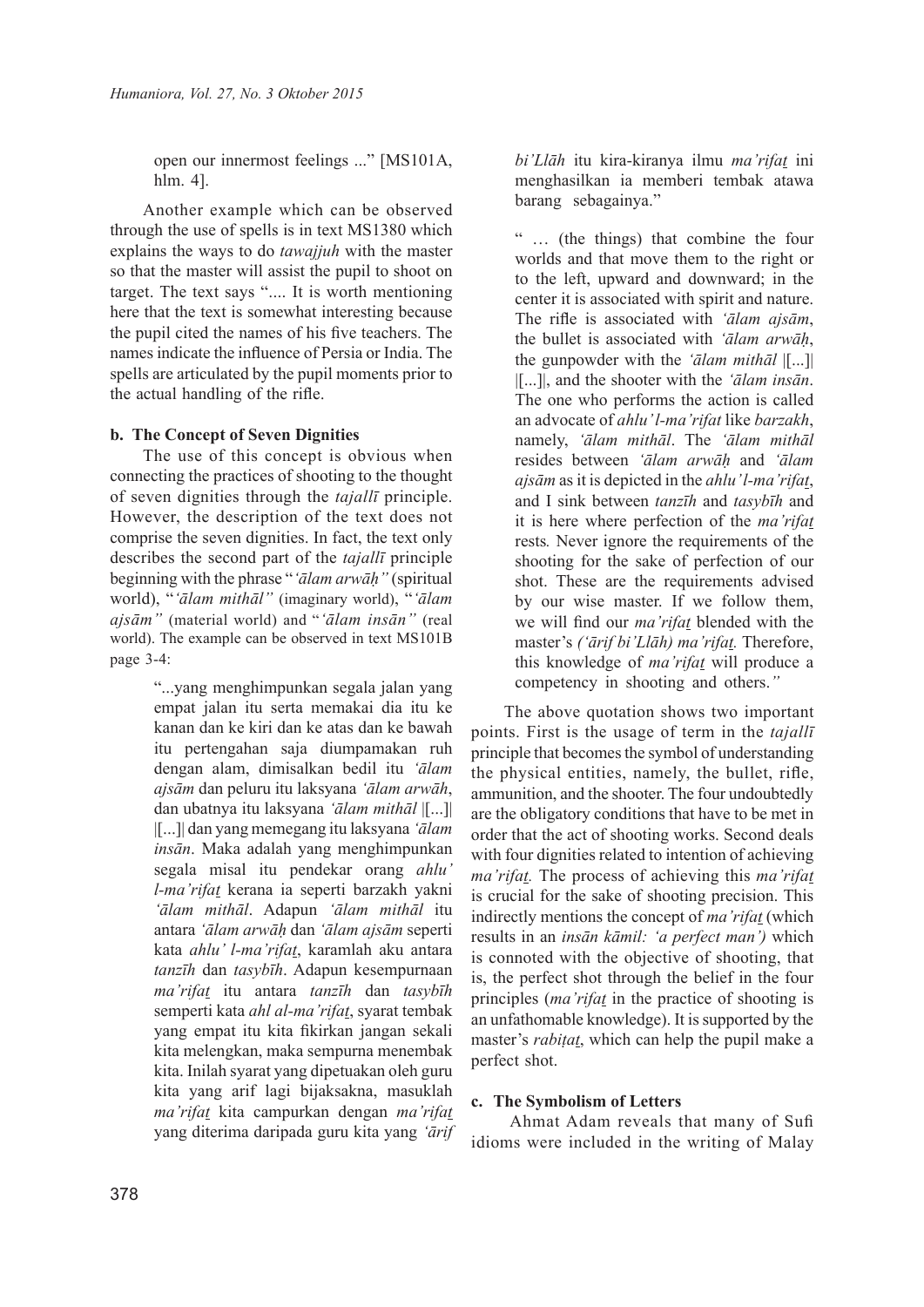manuscripts dealing with philosophical mysticism. The idioms make use of certain concepts such as "light' or "heart" and relate them to specific symbols. Mystical symbols are, beyond doubt, parts of the doctrine of philosophical mysticism (Adam, 2009b: 8).

In line with this, the use of idioms in the form of specific letters is also found in the KNIB. Schimmel (2000: 519-541) claims that each letter has characteristics and functions. The uses of letters " $d$ al<sup>"</sup> (2), "*ha*" (b), "alif" (!), and so on represent a certain symbols in the philosophical mysticism. For example, a hint at how to stand upright for shooting position "has to look like an *alif".* The hint here is that *"alif"* symbolizes the name of God and therefore it is associated with chant in praise of God (Allah). The state of remembering God in such position is believed to accoutre the shooters to achieve precision in shooting. Another example involves the usage of "*lam jalālat*" or "*lam alif*" (لا (representing the pronunciation of *shahādat (the Muslim confession of faith) lā ilāha illa'Llāh.*  The letter is used when aiming through the sight by imagining the tiny hole of the sight as similar to that of the circle of the lower part of the *"lam alif".*  In other words, it is as if this tiny circle of the lower part of the *"lam alif"* is the real sight and, if done that way, the shooting will be perfect.

### **d. The Concept of Four Paths**

The concept of "Four Paths" relates to the four basics in the mysticism referring to *shari'at, tarīqat, ḥaqīqat* and *ma'rifat.* Within the KNIB, they are considered as fundamentals in order to comprehend what shooting truly is about. In other words, the concept is employed to explain the philosophy of using firearms, starting from handling the rifle, observing and aiming the target, concentrating, to pulling the trigger. The four paths are elaborated in the Text 85.48, page 17-20:

> "...ketahui olehmu talib, apa yang dinamai syariat. Bahawasanya syariat tembak itu atas perbuatannya diri yang zahir dan yang takluk kepada rukunnya dan seperti gamaknya dan adatnya dan barang yang demikian itu. Adapun tarikatnya itu atas dua jalan. Suatu jalan am dan kedua jalan arif dan tarikatnya pada am itu daripada

mata yang zahirnya lalu kepada belahan pejera yang keduanya dan disatukan pada barang yang ditujunya. Adapun tarikatnya pada arif itu itu daripada mata hati datang kepada gamaknya lalu kepada nazarnya, dan nazar itu berlaku dengan yakin sematamata berlakulah yakin itu atas suatu yang dikehendakinya. Adapun hakikatnya itupun atas dua jalan juga, dan hakikatnya pada segala am itu perseninya pandangan dihimpunkan atas syarat petiknya. Adapun hakikat pada segala arif itu bahawasanya kejadian segala alim itu daripada ilmu *ḥaqq Allāh Ta'āla* dan dinamai ilmu itu hakikat Nabi kita Muhammad *ṣalla'Llāhu 'alayhi wasallam*, dan pejera hakikatnya itu *thābit* pada diri kita yang batin, dan daripada itulah maka diperoleh tabiat diri yang batin itu daripada hakikat Nabi kita Muhammad. Apabila terpakainya pakaian yang demikian itu maka dapatlah ia menghidupkan orang yang mati, dan dapatlah ia menyempurnakan barang kehendaknya dan tiadalah terlindung pada barang halnya karena berlaku kehendak segala hamba-Nya itu dengan kehendak Allah dan demikianlah pandang segala arif, dan bedilnya dan ubatnya dan pelurunya dan yang dikehendakinya daripada suatu tembaknya nyata di dalam rahsia seperti segala alim di dalam ilmu *ḥaqq Ta'āla* dan pada tatkala firman-Nya: *'kun'*, maka jadilah semesta sekelian alam. Dengan firman-Nya *'kun'* itulah lengkap jadi dan demikian lagi pada segala arif pun berlaku segala kehendak-Nya dan rahsia-Nya yang sempurnanya juga karena terhimpun semesta sekelian alam kepada rahsia-Nya yang arif dan barang yang dikehendakinya hasillah. Adapun *ma'rifat* itu pun atas dua halnya juga dan *ma'rifat*-nya yang am ini mengenal ia kesalahan dirinya dengan sebab salah tembaknya, dan adapun *ma'rifat* yang arif itu dikenalnya segala rahsianya tembak itu daripada zahirnya dan batinnya tiada terlindung daripada ilmunya karena sekeliannya terhimpun pada ilmu segala arif, *wa'Llāhu a'lam*. Adapun syarat segala arif itu menyucikan yakin dan nazarnya dan tiliknya dan tiadalah was-was dan sangka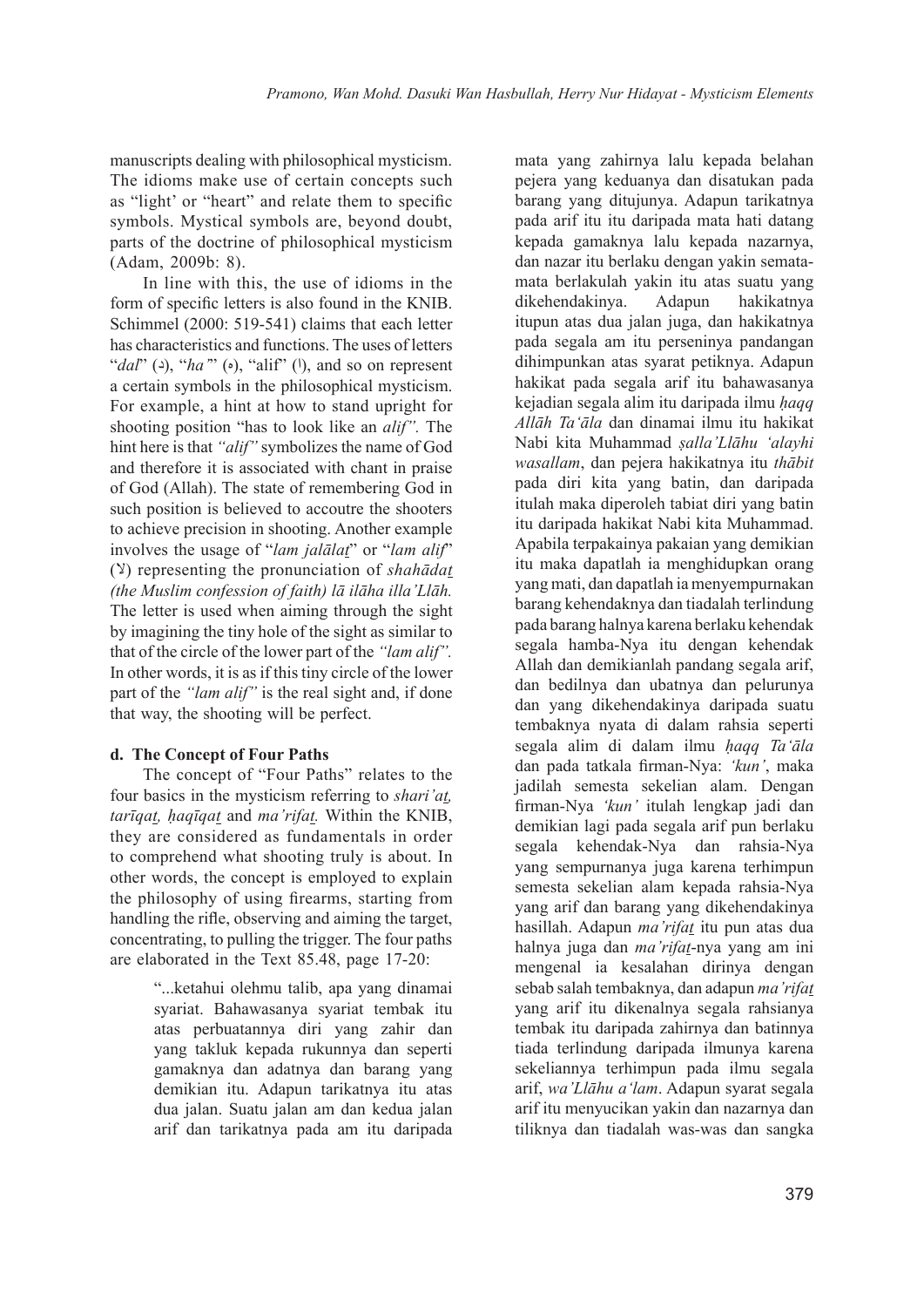lagi karena sudah diputuskan oleh *ma'rifat* yakinnya yang suatu, *wa'Llāhu a'lam*."

"... you, the knowledge seeker, must know what is called *shari'at* (guidance). The fact is that the guidance of shooting is a visible action and it bows to the directives such as estimation and procedures. The *ṭarīqat* itself consists of two paths: the general (*'ām*) and the wise (*'ārif*) path. While the physical eyes aim at the target in the general path, in the wise path the innermost feelings assist the estimation and the shot will be on target. And the target is something that is really desired. As for the *ḥaqīqat*, there are also of two paths. The general *ḥaqīqat*  is related to ways to pull the trigger. The wise *ḥaqīqat* deals with a situation of being totally humble before the knowledge, the rights belonging to God, and is called as the *ḥaqīqat* of prophet Muhammad SAW. And the sight principally bows to the inner self form which we can gain action of the inner self of our prophet Muhammad SAW. If someone has reached that point, he can resurrect a dead body and he can make perfect whatever he desires. In this case, he will not find any obstacles because his will be granted by God. The rifle, gunpowder, bullets, and the target bow to the power of God, just like when God says 'kun' when He created the universe. With God's saying 'kun', all perfect intentions and secrets will be in effect. *Ma'rifat* too consists of two kinds: the general *ma'rifat* dealing with knowing one's mistakes if he misses the target of the shooting and the wise *ma'rifat*  dealing with the visible and invisible secrets of shooting. All of them are included to the prudent knowledge. And the whole requirements are to purify the goal/target and to get rid of the hesitation as they are already decided with *ma'rifat, wa'Llāhu a'lam.*

Apart from the above mentioned elements, KNIB also includes a concept of symbol which is related to the technical application of the rifle use. It includes reciting passages from the Koran which is done to hope for gaining a perfect shot (precision).

The element of the philosophical mysticism in KNIB provides abundant understanding of the heart. It is corresponding to what Martin Lings says, *"sufism is the heart-wakefulness"* (in Adam, 2009b: 8)*.* A pure heart will help someone get closer to God. In the framework of technological know-how of shooting, Malays warn us that the perfection of shooting does not simply depend on the sophisticated rifle in use; a pure heart plays a more important role because "... it is the heart that makes the target [and] that produces and makes any kinds of actions. What is visible to the eyes indicates the reflection of the invisible heart" (Text 85.48, page 38). Therefore, lessons in the text also directs the shooter to rid himself of his hesitation and prejudice. A faithful heart to God will produce a perfect shot.

### **TECHNOLOGY AND MYSTICISM**

If technology is only pursued as a scientific arrangement for practical purposes, the manuscript will surely be of no importance at all. This viewpoint contradicts the information found in KNIB regarding traditional epistemology, which proves that knowledge is built on the basis of faith and belief. Malays view and interact with two worlds: the visible and invisible. It is through such interaction that the form of the perception is comprehended and employed as guidance, reference, and experience. The interaction and understanding of this perception give rise to what is called knowledge of culture (Borhan, 2000: 125-6). Such situation simply depicts the way the traditional Malays think: there is a dynamic interaction between physical and non-physical factors whose processes are understood through the symbolization system (Harun, 2006: 152-3). This is clearly portrayed in KNIB.

Etymologically speaking, technology means the summation of knowledge practiced to produce goods and its usage to fulfil the necessities of humankind within a community. Every group within that community has its own cultural situation and consequently their unique technological needs which in turn correspond to their cultural situation. In this case, technology is associated with systems of belief: philosophical mysticism. Several proofs designate that, in terms of technology, the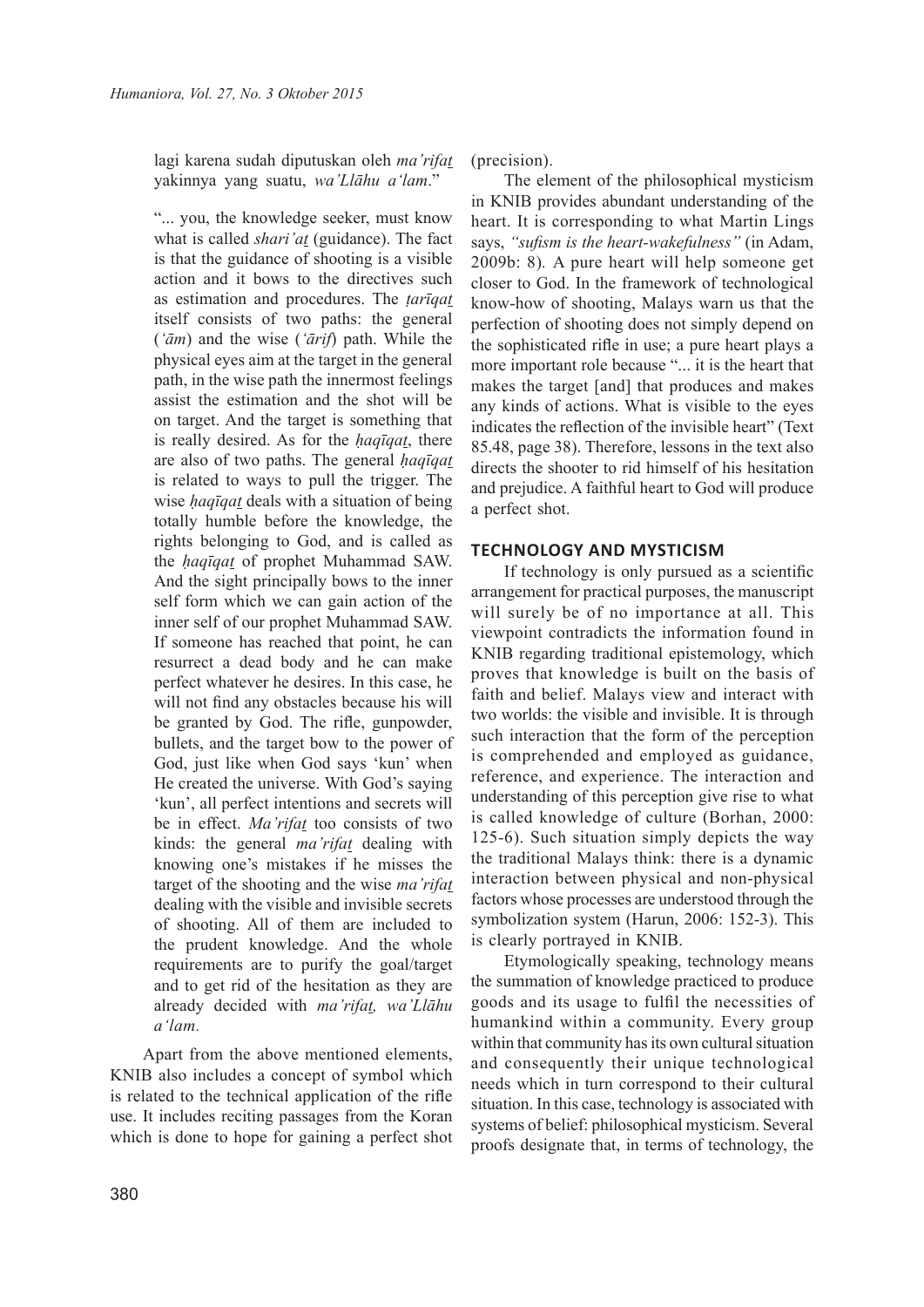traditional Malays combine physical processes with mystical ones (Koentjaraningrat, 1967: 264). In addition, the relation of the two contradictory aspects points to the benefit of the Malay language as medium of asserting their intelligence. Through KNIB, for instance, they obviously show that Malays are intelligent enough to understand thing which are abstract and treat them as contemplativeintuition, which is then conveyed in the forms of allegory and analogy. Furthermore, Malays also show a pragmatic nature. They can give a new and specific meaning expressing a way of life, based on the context (Ahmad, 2004: 4-11).

It can be said that the relation between the elements of philosophical mysticism and firearm technology signify a number of functions. Idealism of philosophy of the mysticism elements is an effort to strengthen the state of the indigenous knowledge which is embraced in the texts. In other words, the technical and technological aspects alone are arranged in a philosophical way so that the knowledge can be put into higher degree until these aspects are in accordance with the existence of the manuscripts as a *treatise,* that is, referential texts used as guidance and are believed. Such circumstances will increase the faith on the spiritual characteristics of the symbolized things.

In regard to the notion above, the acceptance of elements of philosophical mysticism can also make the mystical force stronger and deal with supernatural power. In addition to the faith "created" from the "philosophical" knowledge in question, the faith is as well strengthened by mystical power sources by means of symbols. Therefore, the use of letters in calculating the precision of shooting or pronouncing of spells which relate the concept of symbols in philosophical mysticism became the standard for technological effectiveness, for example, in estimating bullet velocity by writing a sign of letter on top of it.

The description given shows that elements of philosophical mysticism are viewed in a magical manner and pragmatic in nature. Is it done as an adjustment toward the old belief which makes Malays depend on magic-mysticism? Mohd Taib Osman claims the arrival of Islam in fact made the magical tradition stronger (Osman, 1989: 180; Mohamed, 2001: 122-3). The fact that Malays still refer to Malay texts on medicine, book of *Ṭib,* and so on are clear proofs of this claim. Other instances are the practices of rituals in martial arts and certain performance arts, which are associated with the *tariqat* in philosophical mysticism.

### **CONCLUSION**

The technological aspects in KNIB are intertwined with beliefs. The elements of philosophical mysticism are the perfect embodiment of the knowledge included in the manuscripts according to the concept of the manuscript itself as the book of guidance (treatise). From physical sense, the elements are taken as pragmatic concepts in order to achieve material goals. On the one hand, technology contains the psychological impression because its use can give rise to a belief. However, it must be emphasized that knowledge in KNIB deals with importance on purity of the heart, in which the goal of fundamental mysticism continuously exists. The concept of perfection in pursuing knowledge in the manuscripts is analogous to *insān kāmil* in mysticism. Based on KNIB, while perfection is viewed in the context of making an accurate shot, the basis of the perfection is a reflection of the perfection of the heart. On the other hand, the elements of philosophical mysticism show that the pattern of Malay thoughts in the field of technology and Islamic civilization are credited for sharing meaningful information and intelligence.

This article has put forth some examples in order to illustrate the functions and the roles of philosophical mysticism elements through the Malay firearms technology practiced in the days of yore. It has also contributed significantly to the interpretation of the mystical texts. Although this genre of studies is still limited, this article hopes to present some basic ideas about the relations of the philosophical mysticism of the Malay manuscripts in a broader sense. As such, it can be treated as groundwork with plenty of room for expansion for the future studies pertaining to related topics and subjects.

### **ACKNOWLEDGEMENT**

We would like to express our gratitude to Siti Radziah binte Mustafa, M.A. for proof reading this article.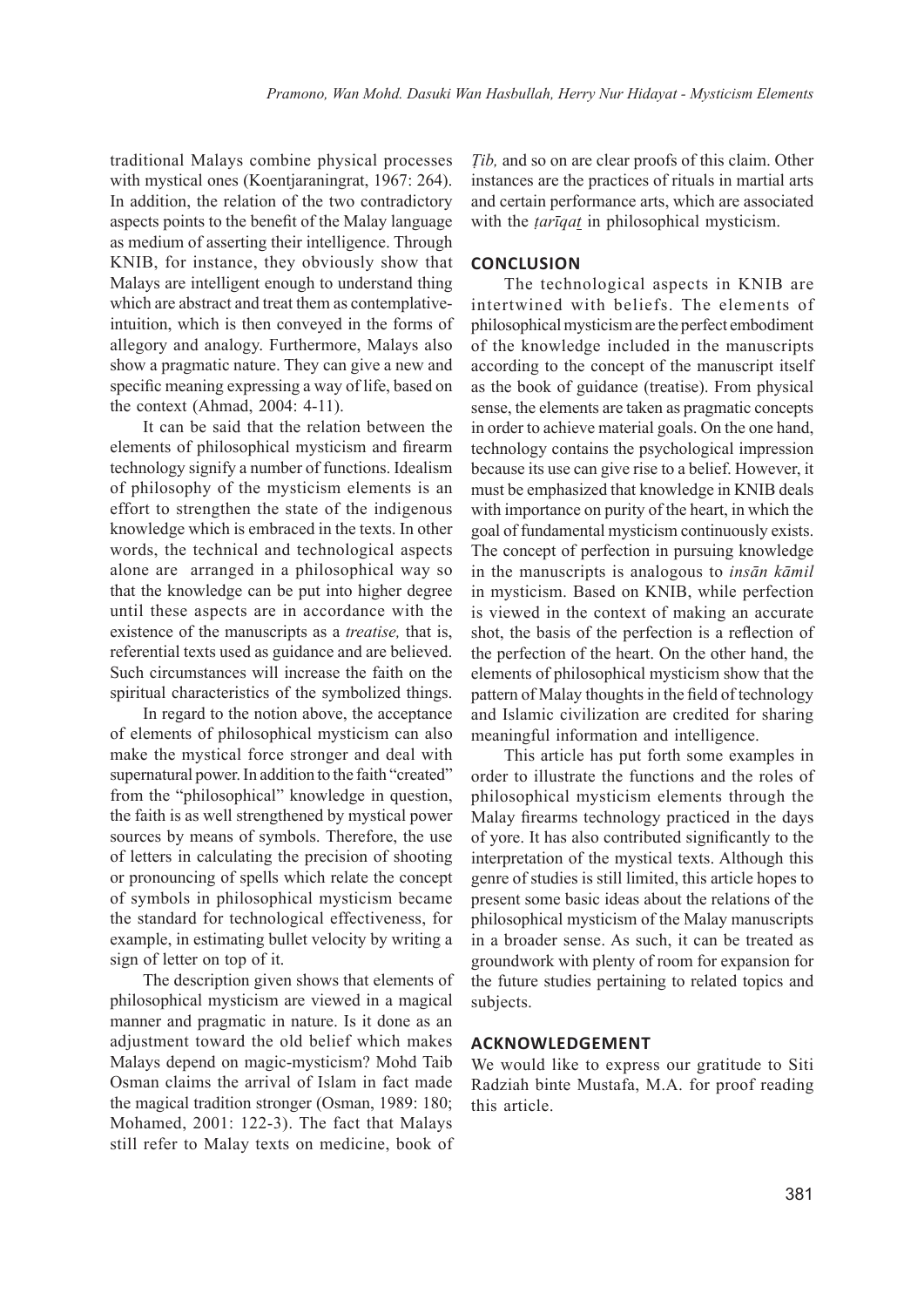### **BIBLIOGRAPHY**

#### **Manuscripts**

- MS101A *Kitab Tib* (Book of Tib)
- MS101B *Kitab Tib* (Book of Tib)

MS1380 *Mantera Menembak* (Spells on Shooting)

Manuscript 85.48 *Petua Menembak Meriam Istinggar* (Treatise on Firing the Canon and the Matchlock Gun).

#### **Other works cited**

- Ahmad, Abdul Samad. (1984). *Peluru Petunang*, Kuala Lumpur: Dewan Bahasa & Pustaka.
- Halim, Ahmad Zuhairi Ab. (1999). *Amalan Mistik dan Kebatinan Serta Pengaruhnya Terhadap Alam Melayu*. Petaling Jaya: Tamadun Research Trust.
- Adam, Ahmat. (2009a). *Pentarikhan dalam Manuskrip Melayu*. *Prosiding Persidangan Antarabangsa Manuskrip Melayu 2009*, Kuala Lumpur: Jabatan Sejarah Fakulti Sastera & Sains Sosial dan Akademi Pengajian Melayu Universiti Malaya, Nov. 23-25, 2009.
- Adam, Ahmat. (2009b)." Unsur Tasawuf dalam Penulisan Warkah Melayu Lama", *Seminar Bulanan Naskah Melayu ke-4 2009*, Jabatan Sejarah Fakulti Sastera & Sosial dan Akademi Pengajian Melayu Universiti Malaya, Bilik Sumber Jabatan Sejarah, April 24, 2009.
- Al-Hassan, A.Y. (1986). *Islamic Technology; an Illustrated History*, Paris: UNESCO & Cambridge University Press.
- Andaya, L.Y. (1999). Interaction with the Outside World and Adaptation in Southeast Asian Society 1500-1800. *the Cambridge History of Southeast Asia* (ed. Nicholas Tarling). Cambridge: Cambridge University Press, 1999, pp. 1-57.
- Crawfurd, J. (1974). *A Descriptive Dictionary of the Indian Islands and Adjacent Countries*. India: Chaukambha Orientalia.
- *Ensiklopedia Sejarah dan Kebudayaan Melayu*. Kuala Lumpur: Dewan Bahasa & Pustaka, 1995.
- Gibson-Hill, C.A. (1953). Notes on the Old Cannon Found in Malaya, and Known to be of Dutch Origin. *Journal of the Malayan Branch Royal Asiatic Society,* 26(2), 1953, pp. 145-74.
- Gullick, J.M. (1978). *Sistem Politik Bumiputera Tanah Melayu Barat*. Kuala Lumpur: Dewan Bahasa & Pustaka.
- Harun, Hairuddin. (2006). *Kosmologi Melayu dalam*

*Era Teknologi Maklumat*. Kuala Lumpur: Dewan Bahasa & Pustaka.

- Hassan, Hamdan. (1988). *Pengaruh Pemikiran Tasawwuf dalam Karya Sastera dan Budaya Melayu*. *Seminar Usuluddin*, Jabatan Usuluddin, Akademi Pengajian Islam Universiti Malaya, Feb. 20-21, 1988.
- Harisson, T. (1969). Brunei Cannon: Their Role in Southeast Asia (1400-1900 A.D.). *Brunei Museum Journal*, 1(1), pp. 94-118.
- Piah, Harun Mat et.al. (2006). *Kesusasteraan Melayu Tradisional*. Kuala Lumpur: Dewan Bahasa & Pustaka.
- Purwana, Bambang Hendarta Suta. (2001). Pendekatan Hermeneutik dalam Penafsiran Teks Sastra Islam Melayu. *Jurnal Humaniora,* Vo. XIII, No. 1, pp. 82-89.
- Ahmad, Hassan. (2004). Bahasa dan Pemikiran Melayu; Tradisi dan Kesinambungannya. *Pemikiran Melayu: Tradisi dan Kesinambungan*. Kuala Lumpur: Dewan Bahasa & Pustaka, 2004, page 1-12.
- Johns, A.H. (1974). Tentang Kaum Mistik Islam dan Penulisan Sejarah. *Islam di Indonesia* (ed. Taufik Abdullah), page 116-41.
- Istanti, Kun Zachrun. (2001). Hikayat Amir Hamzah: Jejak dan Pengaruhnya dalam Kesusastraan Nusantara. *Jurnal Humaniora,* Vo. XIII, No. 1, pp. 22-29.
- Khan, I.A. (1996). Coming of Gunpowder to the Islamic World and North India: Spotlight on the Role of the Mongols. *Journal of Asian History*, 30(1), pp. 27-45.
- Koentjaraningrat. (1967). *Beberapa Pokok Antropologi Sosial*. Jakarta: Penerbit Dian Rakyat.
- Manshur, Fadlil Munawwar. (1999). "Tasawuf dan Sastra Tasawuf dalam Kehidupan Pesantren", *Journal Humaniora,* Vol. 11, No. 1, pp. 102- 109.
- McNair, J.F.A. (1972). *Perak and the Malays*. Kuala Lumpur: Oxford University Press.
- Ali, Mohd Kassim Hj. (1995). Sejarah dan Perkembangan Senjata Orang Islam. *Purba*, 14, pp. 113-26.
- Osman, Mohd Taib. (1989). Agama dan Kepercayaan Orang Melayu: Organisasi dan Struktur. *Masyarakat Melayu: Struktur, Organisasi dan Manifestasi*. Kuala Lumpur: Dewan Bahasa & Pustaka. pp. 146-203.
- Mohamed, Noriah. (2001). Aksara Jawi: Makna dan Fungsi. *Sari* (19), pp. 121-31.
- Reid, A. (1969). Sixteenth Century Turkish Influence in Western Indonesia. *Journal of Southeast Asian History*, 10(3), pp. 395-414.
- Zain, Shaharir Mohamad. (2005). Sains dan Teknologi